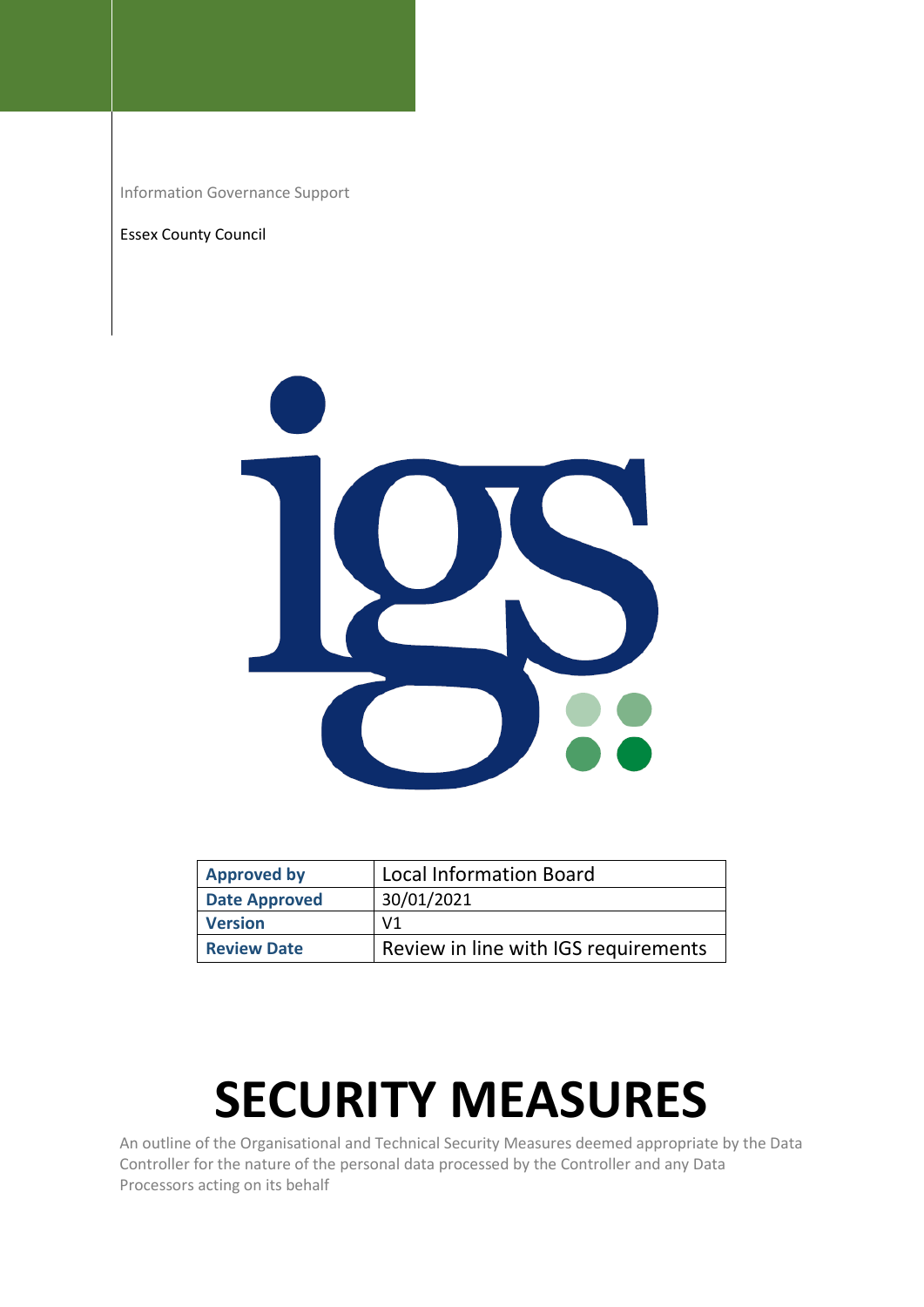## **Description of Security Measures employed to safeguard the processing of Personal Data**

- 1. Organisational
	- a. Policies & Documented Procedures

Policies relating to information governance issues are drafted by Experts with detailed knowledge of legal requirements and the Organisation's processes. All policies have documented review dates and ownership is assigned. Reviews are held ahead of the expiry date or sooner where there is an identified issue. All policies follow a governance route for approval. Key policies are published to the organisation's website for transparency.

b. Roles

The organisation has a named Data Protection Officer who is Lauri Almond, Essex CC This Officer executes the role by reporting the outcome of statutory process to The Head of School who acts as the organisation's Senior Information Risk Owner. The school also has a number of Information Champions and a local Information Governance Board.

c. Training

Brentwood County High School regularly reviews our employee roles to ensure that training and awareness messages are appropriate to the nature and sensitivity of the data processing undertaken. Induction processes ensure new employees receive appropriate training before accessing personal data, and all other employees receive refresher training annually. All training received is documented for evidence purposes is the online EVERY system where staff sign documents electronically to say they have read and understood

d. Risk Management & Privacy by Design

The organisation identifies information compliance risks on its risk register. Risks are assigned clear ownership, rated against a consistent schema, appropriate mitigations are identified and are annually reviewed.

e. Contractual Controls

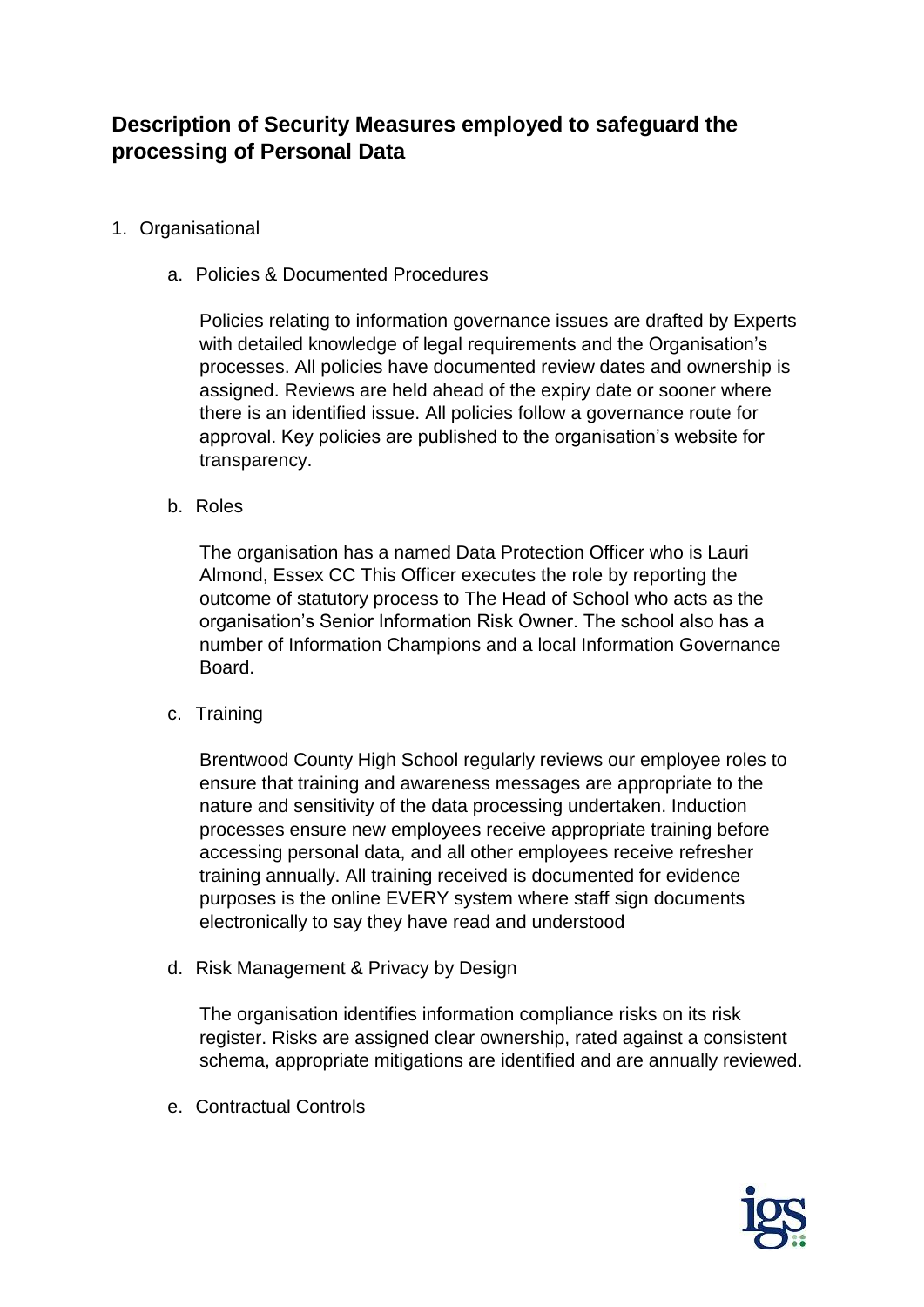All Data Processors handling personal data on behalf of the organisations have given assurances about the compliance of their processes; either through procurement assurances/ evidence, contractual agreement controls, risk assessments or supplementary statements.

f. Physical Security

All employees or contractors who have access to our premises where personal data is processed are provided with Identity Cards which validate their entitlement to access. The organisation operates processes which ensure only those individuals who have an entitlement to access premises are able to. Access to physical storage holding sensitive personal data is further restricted either through lockable equipment with key or code control procedures or through auditable access to specific rooms/ areas of buildings.

g. Security Incident Management

Brentwood County High School maintains a security incident process which, with the support of appropriate training, defines what constitutes a breach of these security measures to facilitate reporting of incidents. The process covers investigation of incidents, risk rating and decisions over whether to notify an incident to the Information Commissioner's Office (ICO) within the statutory timescale. Incidents are reported to senior leaders and actions are consistently taken and lessons learned implemented.

- 2. Technical
	- a. Data at Rest
		- i. Use of Hosting Services

Some personal data is processed externally to the organisation's managed environment by third parties in data centres under agreed terms and conditions which evidence appropriate security measures.

ii. Firewalls

Access to the Organisation's managed environment is protected by maintained firewalls. Business needs to provide access through the firewall go through a strictly documented change control process which include risk assessment and approval.

iii. Administrator Rights

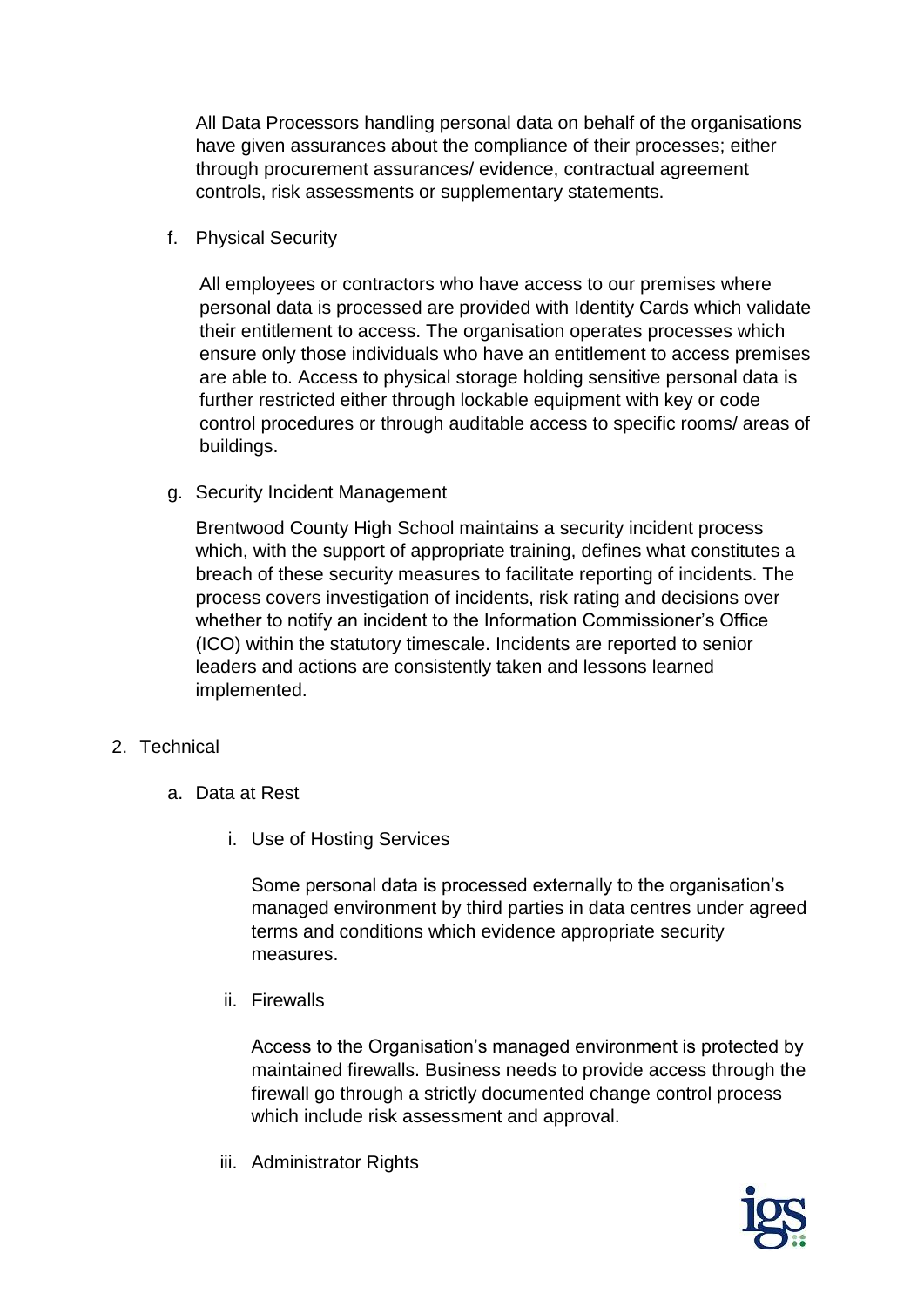Enhanced privileges associated with administrator accounts are strictly managed. Administrator activities are logged and auditable to ensure activity can be effectively monitored.

iv. Access Controls

Access permissions to personal data held on IT systems is managed through role based permissions. Managers of appropriate seniority inform IT professionals of additions, amendments and discontinuation of individual accounts within permission groups. Managers are periodically required to confirm that current permissions for which they are the authoriser and employees associated with these permissions are accurate.

v. Password Management

The organisation requires a mandatory password complexity combination of minimum length and characters, plus a required change of password after 6 months.

vi. Anti-Malware & Patching

The organisation has a documented change control process which facilitates the prompt implementation of any security updates provided by the suppliers of active software products.

vii. Disaster Recovery & Business Continuity

As part of the organisation's business continuity plan, there is provision to ensure effective processes are in place to both safeguard personal data during a service outage incident and to reestablish secure access to the data to support data subject rights in ongoing service provision.

viii. Penetration Testing

An annual vulnerability test is carried out to identify any weaknesses and potential areas of exploitation to maximise the security of the data we hold.

- b. Data in Transit
	- i. Secure email